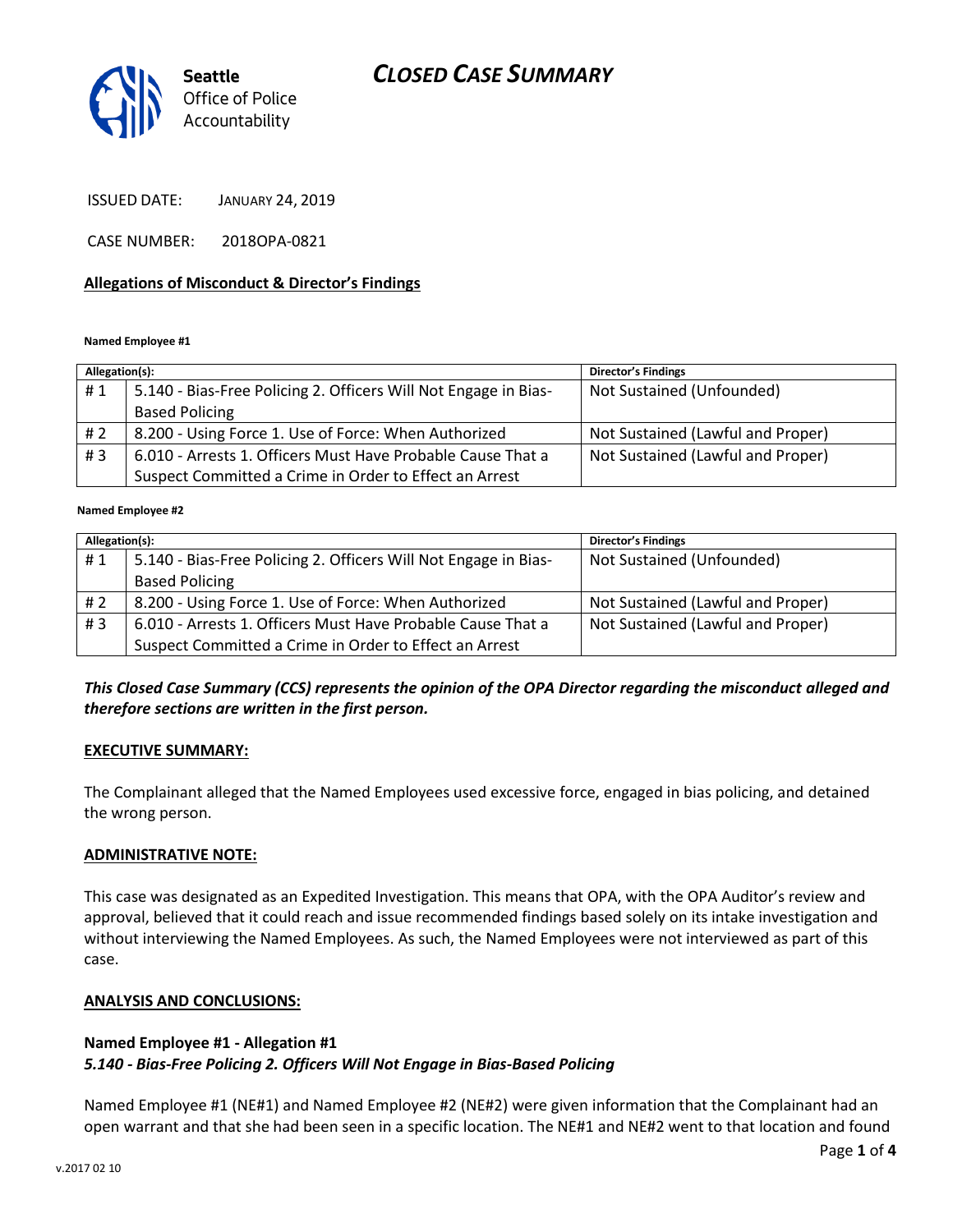# *CLOSE CASE SUMMARY*

OPA CASE NUMBER: 2018OPA-0821

the Complainant. NE#1 and NE#2 looked at a booking photo of the Complainant, confirmed that she was the individual that they were seeking, and detained her when they saw her come out of a tent. The Complainant denied that she was the person that the Named Employees were looking for and she gave NE#1 and NE#2 a false name. After further interactions with the officers, she gave her correct name. The Named Employees verified that the Complainant did have an open warrant and arrested the Complainant.

After her arrest, the Complainant spoke to a supervisor and told the supervisor that the Named Employees harassed her because they thought she had a warrant. The supervisor advised the Complainant that she did, in fact, have a warrant. The Complainant then told the supervisor that she believed that she had been racially profiled because the Named Employees looked at her in a mean manner.

SPD policy prohibits biased policing, which it defines as "the different treatment of any person by officers motivated by any characteristic of protected classes under state, federal, and local laws as well as other discernible personal characteristics of an individual." (SPD Policy 5.140.) This includes different treatment based on the race of the subject. (See id.) The policy provides guidance as to when an allegation of biased policing occurs, explaining that: "an allegation of bias-based policing occurs whenever, from the perspective of a reasonable officer, a subject complains that he or she has received different treatment from an officer because of any discernable personal characteristic…" (Id.)

Based on my review of the record, including the Body Worn Video (BWV), I find that the Named Employees had a legal basis to contact the Complainant and then probable cause to arrest her. The Complainant's open warrant, not her race, was the reason that law enforcement action was taken against her. There is no evidence establishing that the Named Employees, instead, engaged in biased policing. As such, I recommend that this allegation be Not Sustained – Unfounded.

## Recommended Finding: **Not Sustained (Unfounded)**

## **Named Employee #1 - Allegation #2** *8.200 - Using Force 1. Use of Force: When Authorized*

At the time the Named Employees took the Complainant into custody, she resisted the officers' attempts to handcuff her by tensing her arms and pulling away from them. Once the Complainant was handcuffed, she continued to pull away from NE#1 and NE#2. The Complainant then went down to the ground on her own and refused to stand up. NE#1 and NE#2 lifted the Complainant by her arms and attempted to put her in the back of a patrol vehicle. The Complainant then used her leg to prevent NE#1 and NE#2 from placing her inside. While NE#1 held on to the screaming Complainant, NE#2 went to the other side of the patrol vehicle and pulled the Complainant into the back seat by her arms. Once in the back seat, and while no one was touching her, the Complainant said "ow," and complained of stomach pains.

A supervisor came to the scene and spoke with the Complainant. The Complainant told the supervisor that NE#1 and NE#2 had "rough handled" her and that she was too scared to go into the patrol car so she slumped down onto the ground. The Complainant's boyfriend also told the supervisor that the Complainant had been slammed to the ground three times and then modified his statement to contend that the Complainant had been slammed on her



**Seattle** *Office of Police Accountability*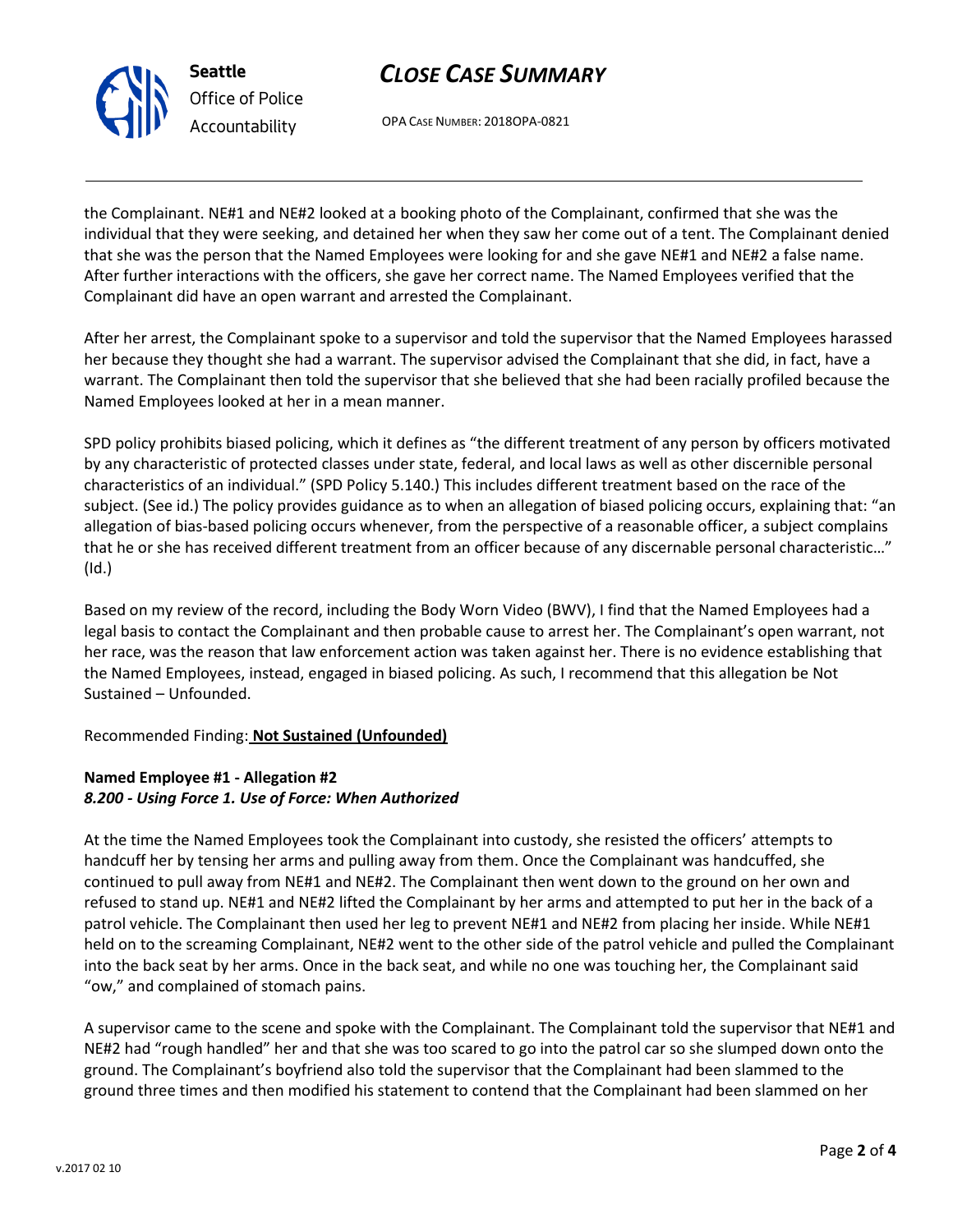

# *CLOSE CASE SUMMARY*

OPA CASE NUMBER: 2018OPA-0821

stomach. He stated that the force was videotaped but said that the video was on a friend's cell phone and that the friend had left. The boyfriend did not provide the friend's name.

The Named Employees' interaction with the Complainant, including the force they used, was captured on BWV. The video reflected that the Named Employees used de minimis force to take the Complainant into custody, to prevent her from resisting, and to place her into the patrol vehicle. There is no evidence that the Named Employees ever "rough handled" the Complainant or that they ever slammed her to the ground. With regard to the force that the Named Employees did use, it was reasonable, necessary, and proportional, and, thus, consistent with policy.

As such, I recommend that this allegation be Not Sustained – Lawful and Proper.

Recommended Finding: **Not Sustained (Lawful and Proper)**

### **Named Employee #1 - Allegation #3**

## *6.010 - Arrests 1. Officers Must Have Probable Cause That a Suspect Committed a Crime in Order to Effect an Arrest*

As discussed above, the Named Employees determined that the Complainant had an open warrant. They verified her identify and placed her under arrest. The warrant provided the Named Employees with probable cause to take the Complainant into custody. As such, I recommend that this allegation be Not Sustained – Lawful and Proper.

Recommended Finding: **Not Sustained (Lawful and Proper)**

### **Named Employee #2 - Allegation #1** *5.140 - Bias-Free Policing 2. Officers Will Not Engage in Bias-Based Policing*

For the same reasons as stated above (*see* Named Employee #1, Allegation #1), I recommend that this allegation be Not Sustained – Unfounded.

Recommended Finding: **Not Sustained (Unfounded)**

### **Named Employee #2 - Allegation #2 8.200 - Using Force 1. Use of Force: When Authorized**

For the same reasons as stated above (*see* Named Employee #1, Allegation #2), I recommend that this allegation be Not Sustained – Lawful and Proper.

Recommended Finding: **Not Sustained (Lawful and Proper)**